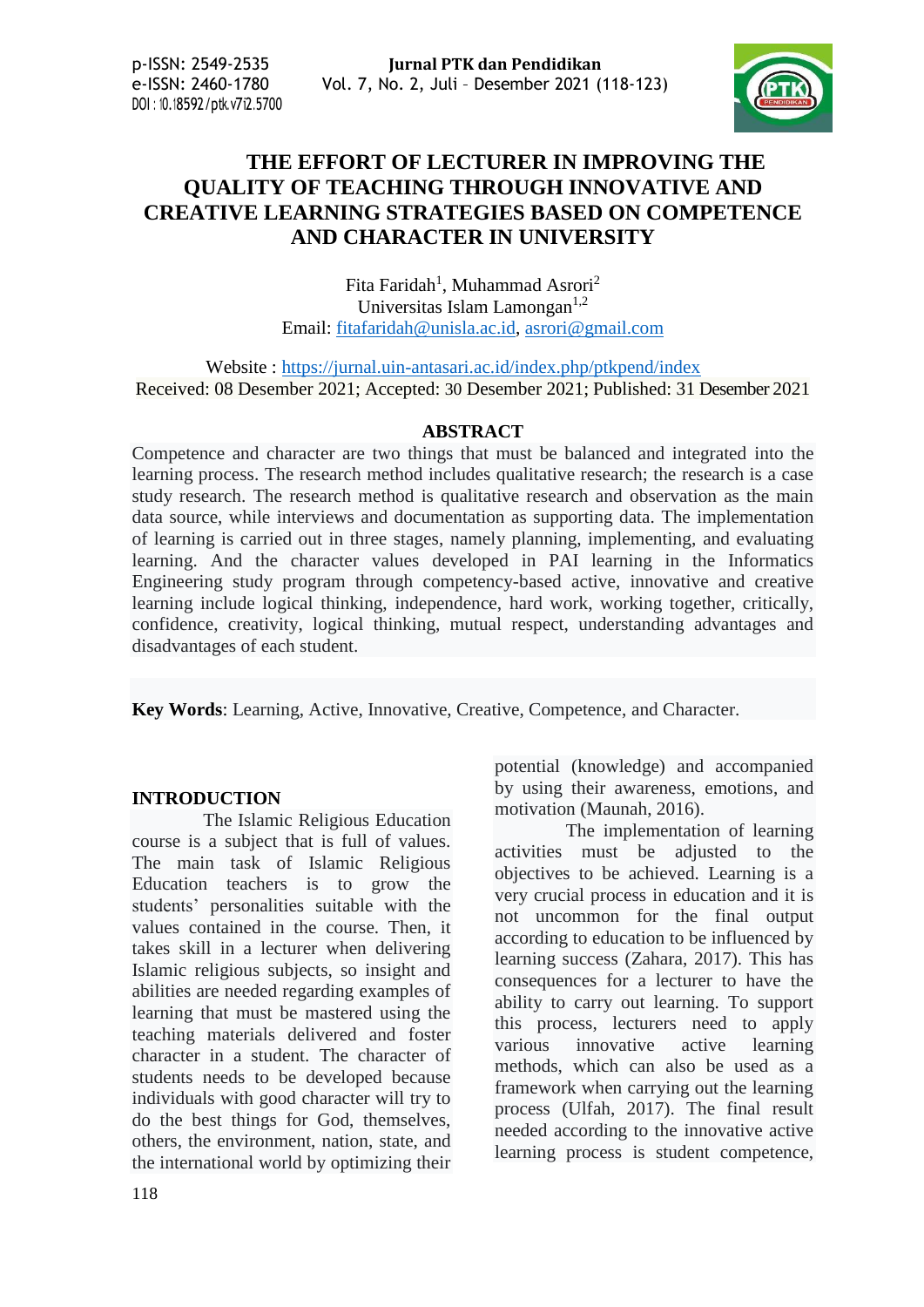but to have the ability holistically, students must be of good quality in terms of competence and character. Therefore, active, innovative, and creative learning based on competence and character needs to be implemented considering the lack of lecturers who are aware of competence and character. Two things must be balanced and integrated into the learning process. More simply, both hard skills and soft skills are equally important for students to achieve holistic abilities and life skills (Sulistyoningsih, 2020).

To achieve the high competence and character of students, it is necessary to carry out learning activities that lead them to think actively, creatively, and innovatively (Faridah, 2019). Thinking ability is an important component that should be trained in higher education so the students have thinking skills about competent and independent academic behavior (Faridah, 2019). Cohen suggests four complex thinking processes, namely: problem-solving, decision making, critical thinking, and creative thinking. Therefore, thinking skills should also be trained to higher-order thinking skills to adapt to the development of science (Aziz et al., 2014). The above objectives can be achieved if the lecturer can implement innovative active learning methods.

The basic things we need to understand are the concept of learning in the university, active learning methods based on competence and character, and also learning procedures (kulsum, n.d.). the application of the method in this study is able to stimulate student learning both in activating/sharpening students' intellectual abilities and being able to build students' mental/personalities (Maunah, 2016). The strategy of innovative active learning methods in the classroom is an integral part of the discussion. This is intended to provide an insight to the lecturers can achieve competency and character-based learning objectives. The learning process, which is

mostly still in the form of face-to-face (lecturing) and unidirectional delivery and causes students to find it difficult to follow or capture the meaning of the essence of the learning material must be avoided (Darmawan; 2012). Therefore, it is necessary to make changes in the active and innovative learning process.

## **RESEARCH METHOD**

The research method in this article is qualitative research. Research procedures produce descriptive data in the form of words either written or spoken from the people who are the object of research (Moleong, 2002). This research is a case study research and to study intensively about the background of the current situation and position as well as the environmental interactions of certain social units that are given. It occurs naturally, in normal situations that are not manipulated by circumstances and conditions, emphasizing the description naturally with the direct involvement of researchers (Arikunto, 2006). The location of this research is the Informatics Engineering Study Program, Faculty of Engineering, Universitas Islam Lamongan, while the object of this research is informatics engineering students.

The technique used by researchers in the data collection is observation as the main data source, while interviews and documentation as supporting data. For more details regarding observations, interviews, and documentation will be explained as follows:

a. Observation, this method is applied to observe and record the phenomena studied systematically. Observation is carried out directly, focusing on objects, and selectively. To get the effective result of the observation, researchers need to complete the form or the observation blanks.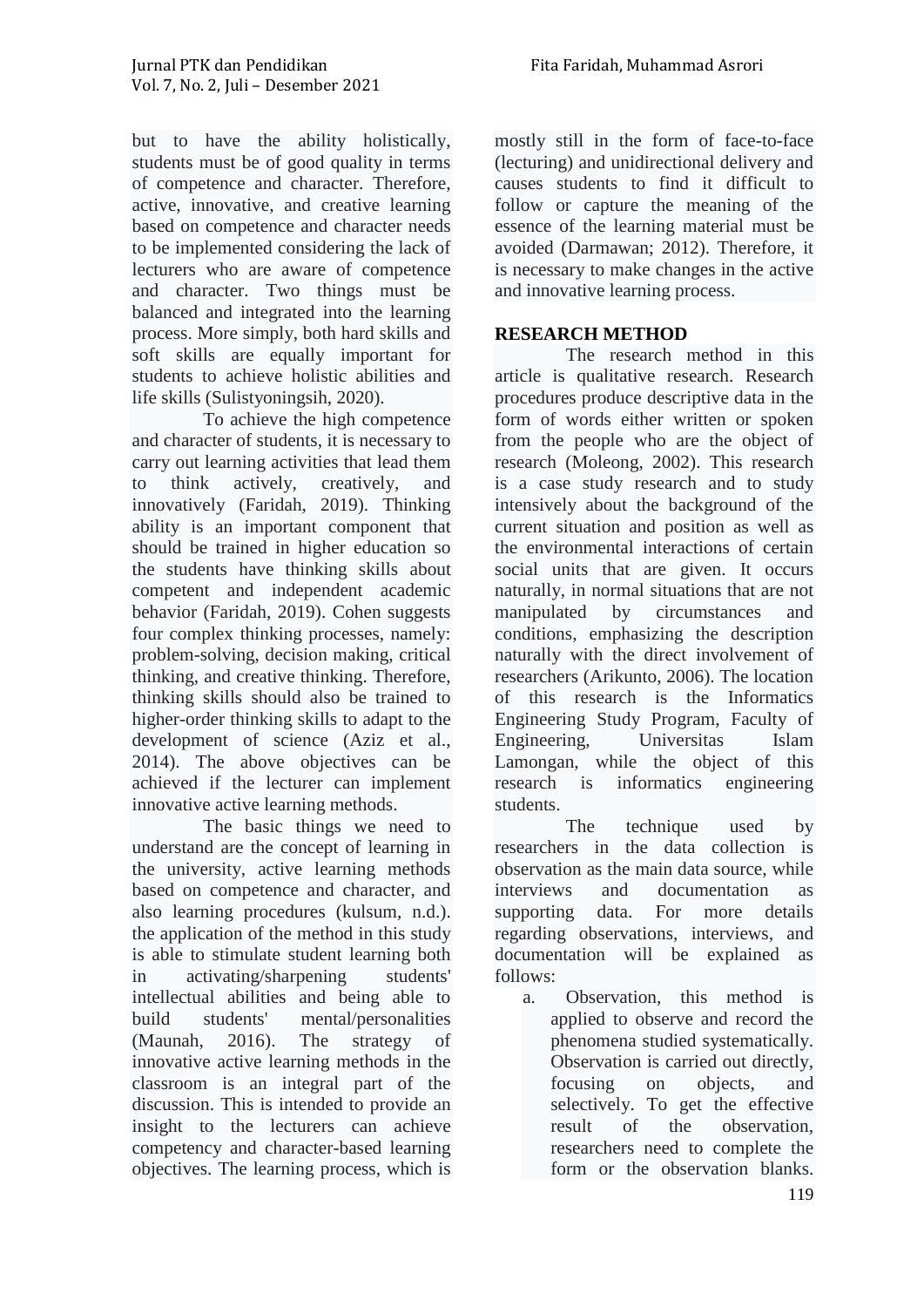This observation method is used to collect data related to the Active, Innovative, and Creative Learning process.

- b. Interview is a dialogue conducted by the interviewer to obtain information from the interviewees. The interviews were conducted with open-ended questions and led to the depth information, so that the interviews were conducted in an informal atmosphere to explore further and in-depth information. Interviews were conducted with key informants (key informants), the initial informants were selected purposively (purposive sampling). Meanwhile, the informants are then determined using (snowball sampling), which is selected in a rolling manner until they show the level of information saturation. In this study, those appointed as initial informants was the lecturer who acted as educators through Active, Innovative, Creative, Learning methods, and the next informant is the Dean who has policies and decisions in planning related learning programs and finally students.
- c. Documentation, this method is used to obtain the data in the form of notes, transcripts, newspapers, magazines, minutes, etc. And to obtain critical data on the Lecturer's teaching program from planning, implementation, to the assessment of student learning outcomes and also the profile of the Faculty. The documents include teaching tools, teaching and learning conditions for lecturers and students, supporting facilities, and student assessment models. This data is used to complement the results of interviews and observations of places and events.

#### **RESULT AND DISCUSSION**

In the implementation of competency and character-based Active, innovative, and creative learning in higher education in improving the quality of students learning in the informatics engineering study program, lecturers use several models in learning, namely problem solving, group discussions, critical thinking, creative thinking, cooperative learning and collaborating. The implementation of some of the strategies above, in general, aims to make it easier for lecturers to convey material to students and make learning activities more interesting, fun, and not monotonous or boring. Therefore, the objectives of learning Islamic Religious Education can be achieved optimally and with character.

The observations made by the researcher in the classroom from the beginning to the end were carried out three times and the learning activities carried out by the lecturers referred to the Learning Implementation Plan/ Lesson Plan (RPP) that had been made before. the implementation of the strategies above very helpful for students to active, innovative, and can be creative based on their respective competencies.

Based on the result of the observation in the classroom, there are several stages of learning carried out by the lecturer, namely planning, implementation, and evaluation of learning while the stages of learning are illustrated in the picture below.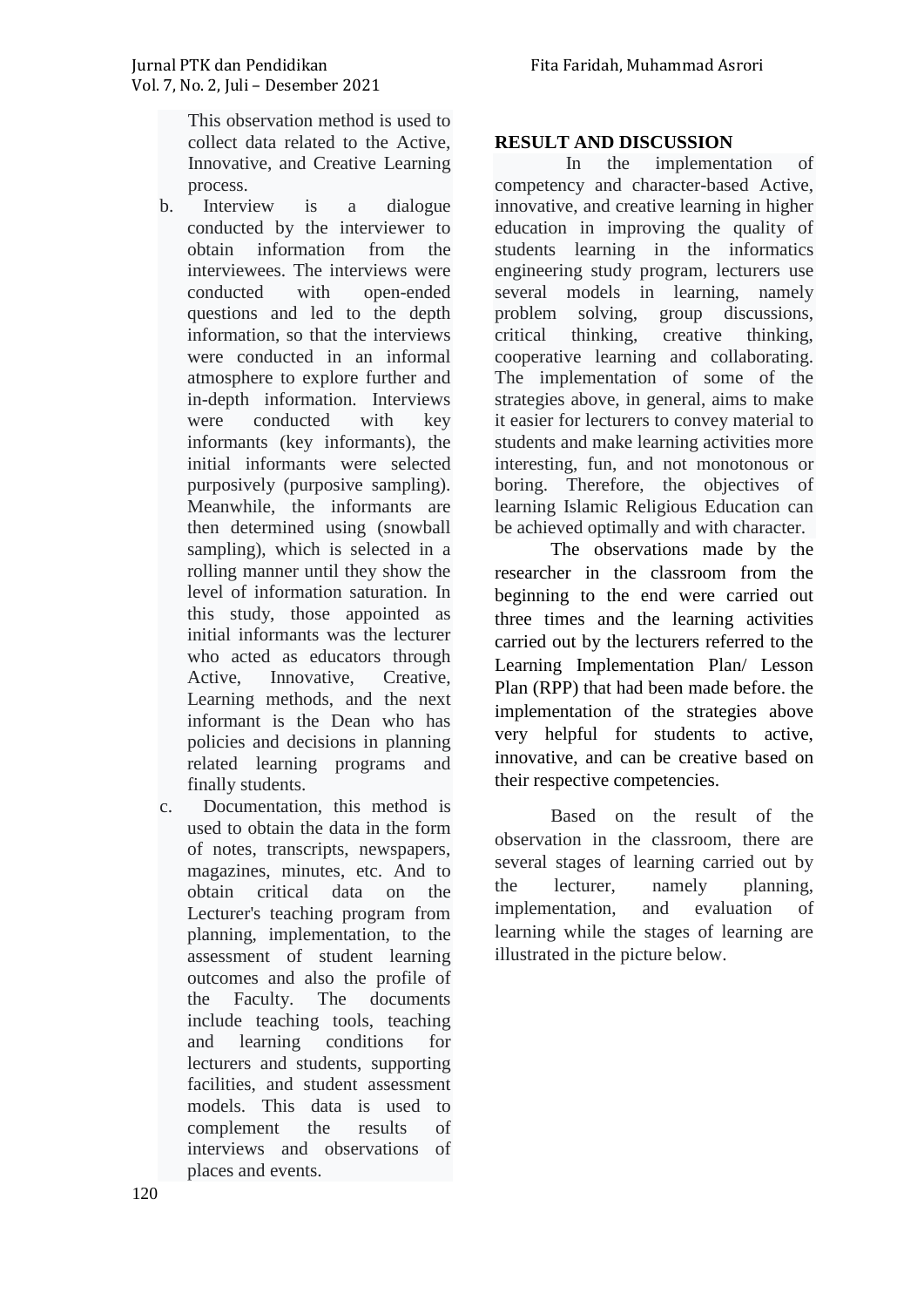



Image 1. Stages of the learning process

From the results of the first observations, the application of learning techniques used is critical thinking, creative thinking in this case the lecturer provides material, then gives religious cases that appear in the community, and students are invited to think critically and creatively. character values developed in students are critical, confident, creative. The second observation is the learning technique used is problem-solving, group discussion, the lecturer after giving a case in the community, then students are asked to provide arguments and also provide problem-solving in cases carried out in group discussions and observations, the character values developed in students are logical thinking, creative, independent, hard-working, confident, and critical. And the third observation of the learning technique used is cooperative learning and collaboration, this collaborative application can foster student attitudes in collaborating among peers in solving problems encountered (Demachkie & Oweini, 2011). In this case, the character values developed in the student can work together, work hard, and think critically.

For learning evaluation activities there are several activities for taking scores, namely tests and non-tests. Systemically, learning evaluation includes input components consisting of student entry behavior, instrumental input components include lecturers' professional abilities, curriculum components (study programs, methods, media) administrative components (tools, time, funds) process component is procedures for implementing learning from learning outcomes that mark achievement learning objectives (Hamalik, 2008). The implementation of the test includes a written test, and an action test (performance test), for the written test students, are asked to answer questions openly, namely to explain or describe through sentences that they have composed by themselves (WH Sanjaya, 2012), then for this performance test, the lecturer asks the student to carry out the presentation in front of the class, here the lecturer assesses student performance when delivering material in front of the class.

For non-test, it is taken from the behavioral aspects including attitudes, interests, and motivation. There are several types of non-test as an evaluation tool, including observation, interviews, case studies, rating scales, product assessments, portfolios (W. Sanjaya, n.d.). In the PAI class, taking this value is seen from the attitude of students during the learning process in the classroom, the lecturer must be able to observe the behavior of each student when the lecturer gives material, during the presentation process and discussion. The activeness of students when attending class is also included in the assessment of interest and motivation. The results of interviews with several students stated that the application of learning strategies can make students active in the classroom, students are more innovative and creative so that they can improve their competence and character.

## **CONCLUSION**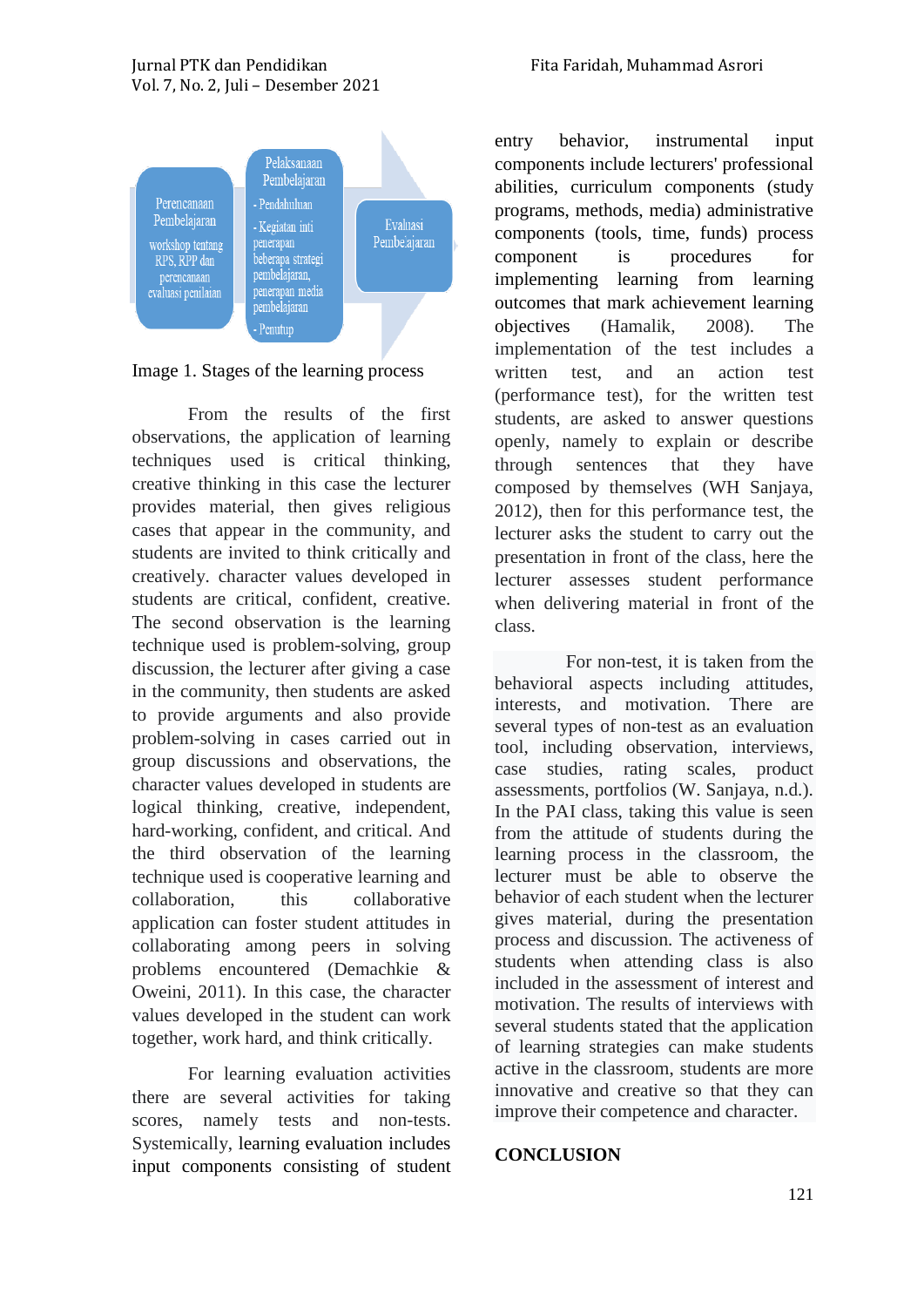The conclusion that can be drawn in the implementation of Islamic Religious Education learning there are three stages, namely planning, implementation, and evaluation of learning. The implementation active, innovative, and creative learning method based on competence and character, the lecturer uses several learning techniques, namely problem solving, group discussion, critical thinking, creative thinking, cooperative learning, and collaboration. And the character values developed in PAI learning in the Informatics Engineering study program based on character education through competency-based active, innovative and creative learning include logical thinking, independent, hard work, collaborative, critical, confident, creative, logical thinking, mutual appreciation, understanding the strengths and weaknesses of each student.

The suggestion from researchers for institutions is that it is necessary to improve the quality of education and learning on campus continuously and continuously so that it will produce perfect graduates. For a lecturer to further improve the competence and professionalism of the lecturer because the lecturer is required to be creative and innovative to improve the quality of learning on campus. For researchers, it is necessary to develop further research on the implementation of active, innovative, and creative learning based on competence and character in Islamic Religious Education learning as an innovation in achieving the aspired educational goals, especially the objectives of Islamic religious education course.

#### **REFERENCES**

- ARIKUNTO, S. (2006). *Prosedur penelitian: Suatu pendekatan praktik*. Rineka cipta.
- Aziz, A., Kusmayadi, T. A., & Sujadi, I. (2014). *PROSES BERPIKIR KREATIF DALAM PEMECAHAN MASALAH MATEMATIKA DITINJAU DARI TIPE KEPRIBADIAN DIMENSI MYER-BRIGGS SISWA KELAS VIII MTs NW SURALAGA LOMBOK TIMUR TAHUN PELAJARAN 2013/2014*. 15.
- DARMAWAN;, D. (2012). *Inovasi Pendidikan: Pendekatan Praktik Teknologi Multimedia dan Pembelajaran Online* (Bandung) [Text]. PT Remaja Rosdakarya. http://library.fip.uny.ac.id/opac/ind ex.php?p=show\_detail&id=6849
- Demachkie, M. O., & Oweini, A. (2011). Using the collaborative strategic reading strategy to improve seventh graders' reading comprehension in Arabic: A pilot study. *International Journal of Pedagogies and Learning*, *6*(3), 219–231. https://doi.org/10.5172/ijpl.2011.6. 3.219
- Faridah, F. (2019). *THE IMPLEMENTATION OF CRITICAL READING STRATEGY FOR IMPROVING READING COMPREHENSION SKILLS OF INFORMATICS ENGINEERING STUDENTS*. *2*(2), 7.
- hamalik, oemar. (2008). *Kurikulum & pembelajaran*. exsamedia.
- kulsum, umi. (n.d.). *Implementasi pendidikan karakter berbasis paikem: Sebuah paradigma baru*